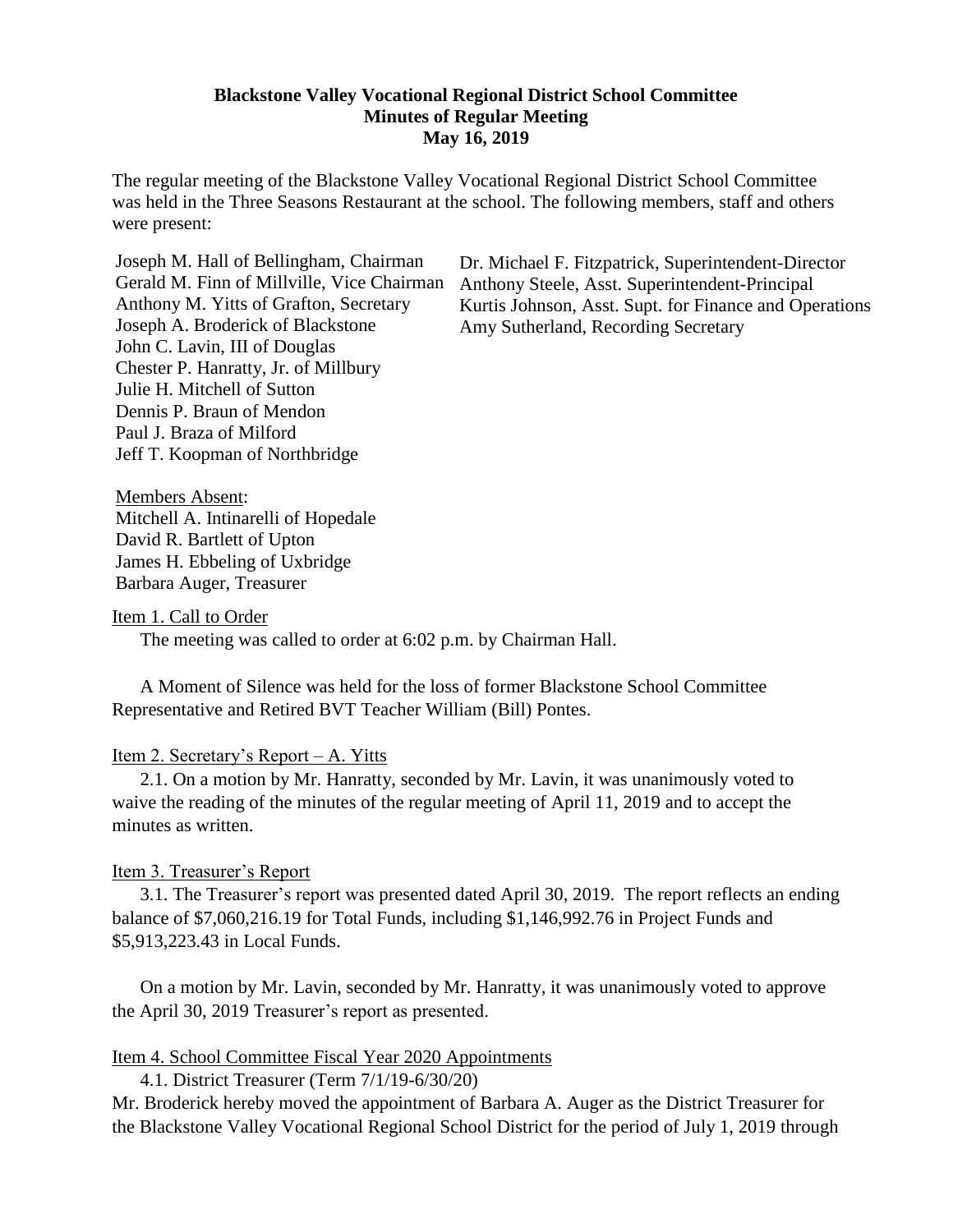June 30, 2020. Motion made by Mr. Hanratty, seconded by Mr. Finn, it was voted to approve Barbara Auger as the District Treasurer for the Blackstone Valley Vocational Regional School District.

### 4.2. District Recording Secretary (Term 7/1/19 -6/30/20)

Dr. Fitzpatrick suggested the appointment of Amy Sutherland as the recording secretary for the Blackstone Valley Vocational Regional School District for the period of July 1, 2019 through June 30, 2020. Motion made by Mr. Braza and seconded by Mr. Broderick, it was voted to appoint Amy Sutherland as the recording secretary for the Blackstone Valley Vocational Regional School District.

### Item 5. Student Recognition – Dr. Fitzpatrick

5.1. Eagle Scout Rank – Scott Shaw received recognition for achieving his Eagle Scout Rank. Mr. Shaw is a senior at BVT from Uxbridge whose project included the marking of five trails with maps and diamond markings around a pond in Uxbridge.

### Item 6. Comments by Student Representatives

Student representatives explained that the E-Board elections were held. Students put together baskets of supplies for teachers during Teacher Appreciation Week. The Annual Handball Tournament will be held to raise money for the Out of the Dark Suicide Walk on June 7, 2019.

To enable the Assistant Superintendent to represent the District at another event, the School Committee agree to take Item 8 out of order.

# Item 8. Director of Student Life Report- A. Steele

8.1. Exploratory Placement Report

The School Committee was provided with a summary sheet which included information regarding Exploratory Placement for May 2019. This included placement data from December 2015 through December 2019. The information was further broken down into the shop selection, applications with  $1<sup>st</sup>$ ,  $2<sup>nd</sup>$ , and  $3<sup>rd</sup>$  choices, along with the final choices of the students. Currently, of the 305 freshman students, 88% receive their first choice of placement. There are maintained waiting lists for all shops. It was suggested by Mr. Yitts to look at revamping the Business Technology area since there is need for business and administrative professionals. There was a suggestion to have the Advisory Committee discuss what can be done to make this shop more cutting edge. Mr. Steele commented that this area has been moving towards business management and entrepreneurship. Similar to the upgrades taken in several sister vocational technical systems, the shop has needed to reinvent itself over the years. The students in this shop are launching an online store and getting into ecommerce. There is a plan invested to repurpose the space. The office area is being turned into a teleconferencing room. Students are regularly surveyed about why they change shops. This feedback is provided to students, parents and the Advisory Committee.

# 8.2. FY20 Admissions Update

The Committee was presented with an Admissions Status Report for 2018-2019. This document includes the current enrollment status which is 1218 as of May 1, 2019 along with providing a breakdown of the applications received per town, per year and those accepted as of May 2, 2019. The school is accepting 317 students for the upcoming school year 2019-2020. There are only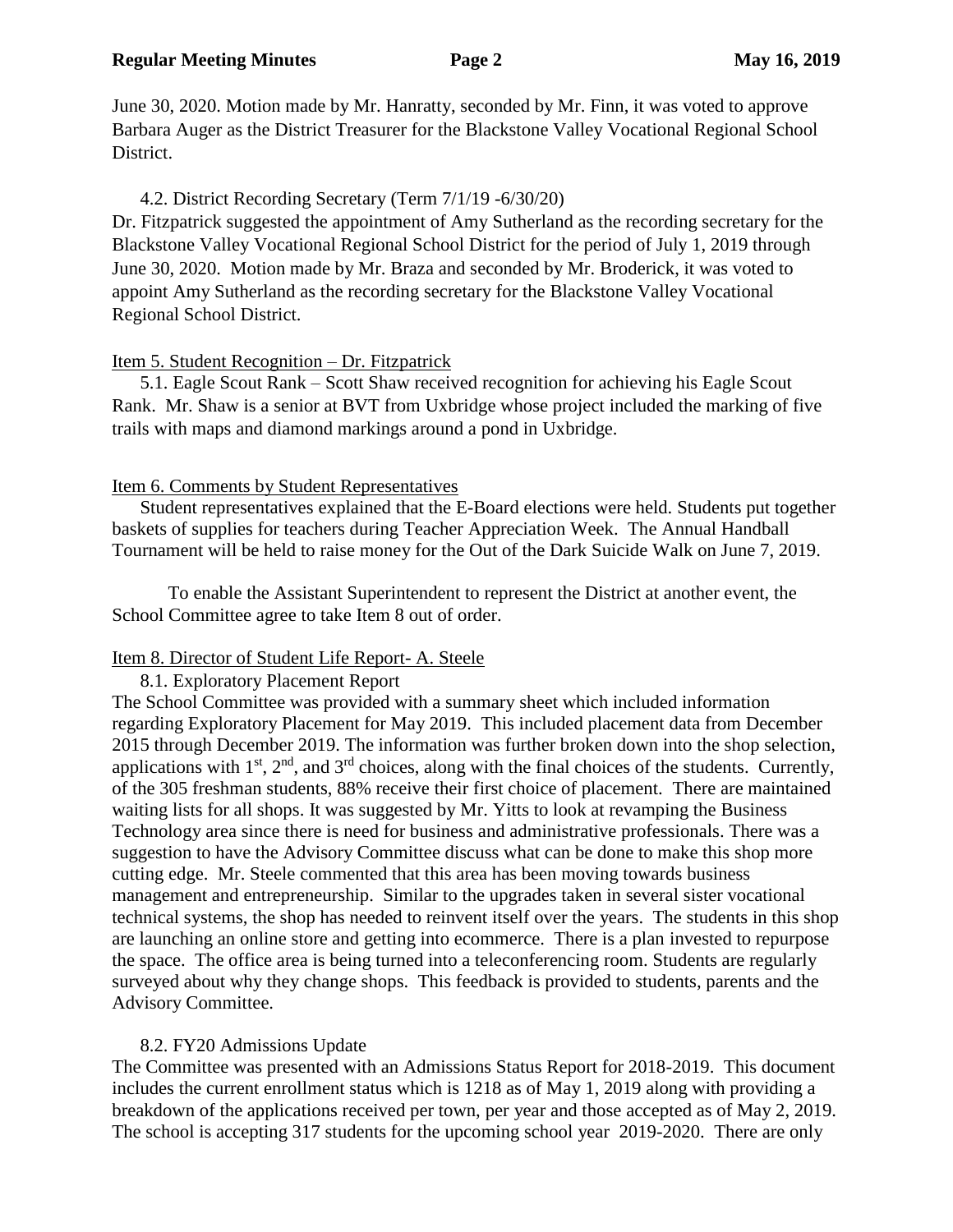about six transfer seats for sophomores. Dr. Fitzpatrick communicated that there will be a need to upgrade our data analysis due to the demands from multiple monitoring agencies.

Item 7. Skills USA State Competition Results – Becky Corda, Robert Jordan & Kat Manoogian

The members were provided with the 2018-2019 BVT SkillsUSA Annual Report. The students took part in a District Leadership and Skills Conference on March 13, 2019 where the students competed in 55 different events, capturing 95 medals with 8 sweeps. During the State Leadership and Skills Conference, our students earned 53 medals and 5 students were chosen to be National Voting Delegates. The National SkillsUSA Leadership Conference is June 24 -29<sup>th</sup>, 2019 in Louisville, Kentucky. There will be 32 students and 9 chaperones attending, those include 24 Gold Medalists, 2 State Officers Elect and 6 National Voting Delegates. The Community Service Activities included the Be Like Brit Foundation in Worcester. The students helped organize and package donations for the children at the orphanage in Haiti. The SkillsUSA monthly charity dinners raised \$1,000.00 which was donated to the foundation. The students' trip to Haiti is scheduled for September 2019. There are 69 graduating seniors who received medals over the course of the four years. The members were in receipt of the SkillsUSA budget sheet. Anika Koopman and Tanyikah Muanya spoke about the SkillsUSA Chapter training. The Chapter also applied for the Presidential Volunteer Service Award. The school was awarded a Gold Level Award for 2019 for volunteering over 1,000 hours of community service. Anika Koopman as an individual completed 277.5 hours of service and received the Gold Level Award.

On a motion made by Mr. Lavin, seconded by Mr. Koopman, it was voted unanimously to approve the out of state field trip for June  $24 - 29<sup>th</sup>$  to Louisville, Kentucky.

#### Item 9. Facilities Subcommittee Report – J. Lavin

Mr. Lavin explained that a list of the summer projects has been created and these items will be addressed. The roof project is also moving forward. There was an Eagle Scout project which was submitted and is being reviewed. Dr. Fitzpatrick communicated that there was a request from a parent to have a softball scoreboard. The school will be looking into addressing this request.

#### Item 10. Asst. Supt. for Finance/Operations – K Johnson

10.1. Line Transfer – Mr. Johnson presented to the members a list of transfers needed to address the now known costs associated with students qualifying for the National SkillsUSA Competition, and transportation costs required for students that qualify under McKinney Vento who are living outside of the district. The explanation was provided for each of the transfers.

On a motion made by Mr. Lavin, seconded by Mrs. Mitchell, it was voted unanimously to move to transfer available funds from the following accounts noted on sheet 10.1 into the accounts noted on sheet 10.1.

#### 10.2. Donation Approval

On a motion made by Mr. Lavin, seconded by Mrs. Mitchell, it was voted unanimously to accept the donation of the 2014 Cadillac SRX (VIN #3GYFNGE38ES636859).

10.3. Bid Award – Epoxy Floor Installation – Auto Tech (MA Skills) On a motion made by Mr. Lavin, seconded by Mrs. Mitchell, it was voted unanimously to award the Automotive Technology Floor Repair and Resurface Project to Industrial Seamless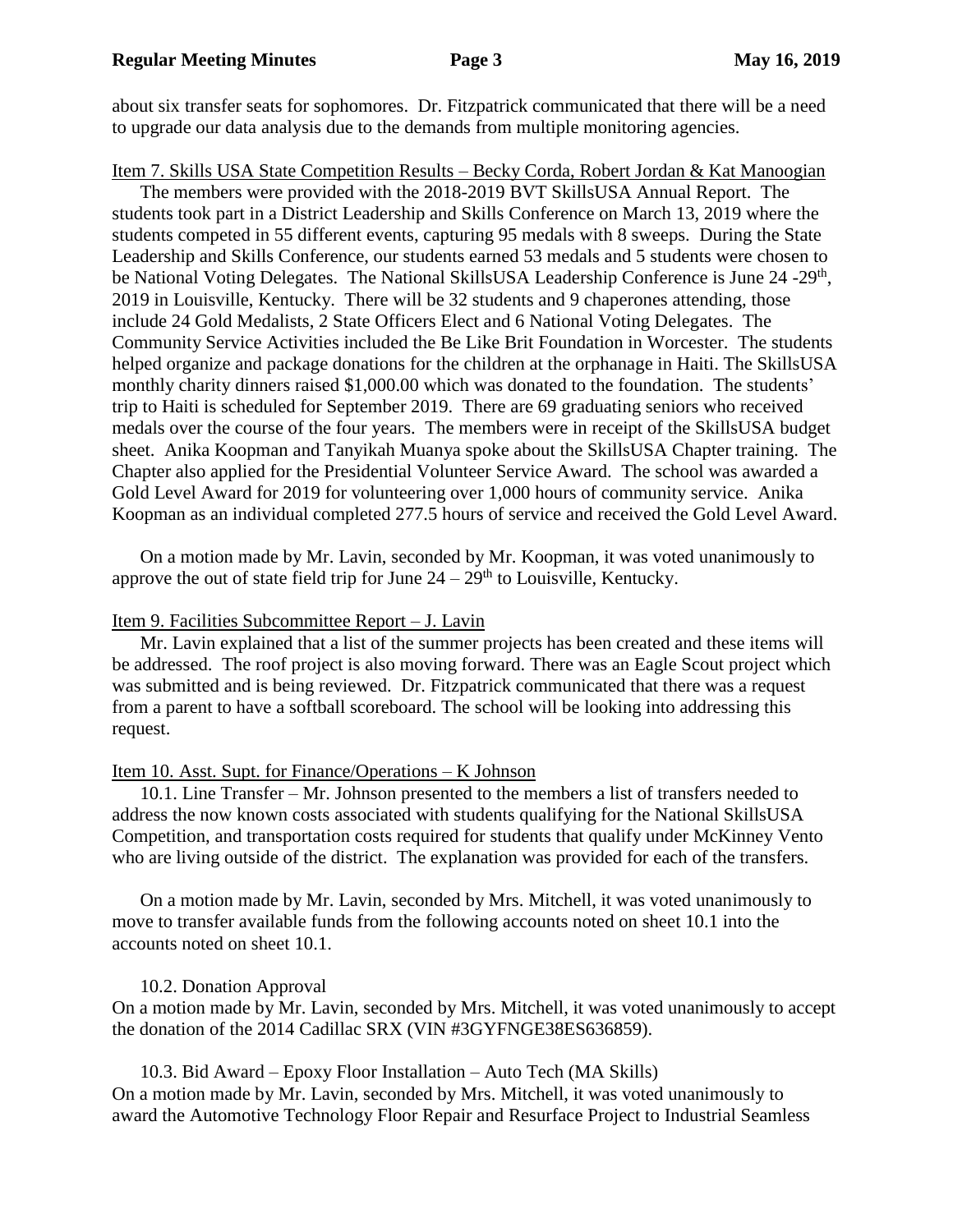Flooring Corp. of Douglas, MA, as the most responsive and responsible bidder with a bid of \$65,000.

10.4. MSBA Roof Repair Project: Schematic Design Funding.

On a motion made by Mr. Lavin and seconded by Mr. Finn, it was voted unanimously to move to authorize schematic design services in relation to the MSBA "Roof Repair Project" in an amount not to exceed \$15,000.00. Mr. Johnson explained that due to several cost containment approaches, the District is in a position to avoid member community debt by self-funding \$716,622.00 reserved for the roof replacement and repairs. The funds were generated from a combination of MSBA reimbursements and transfers from certified fund balance.

Item 11. Policy Subcommittee Report – C. Hanratty  $\&$  A. Steele

 11.1. Revised Policies – a. Attendance Policy – Mr. Hanratty shared the Committee is in receipt of the Attendance Policy with noted revisions. On a motion made by Mr. Lavin and seconded by Mr. Koopman, it was voted unanimously to accept the Attendance Policy as revised.

11.2. Handbook Approvals

 a. 2019-2020 BVT Student Handbook – C. Hanratty On a motion made by Mr. Lavin, seconded by Mrs. Mitchell, it was voted unanimously to approve the Handbook as presented.

 b. 2019 -2020 Practical Nursing Student Handbook – C. Hanratty On a motion made by Mr. Braza, seconded by Mr. Lavin, it was voted unanimously to approve the 2019-2020 BVT Student Handbook.

i. 2019-20 Practical Nursing Tuition  $\&$  Fees – C. Hanratty On a motion made by Mrs. Mitchell, seconded by Mr. Lavin, it was voted unanimously to approve the 2019-2020 Practical Nursing Tuition & Fees.

 c. 2019-20 Practical Nursing Faculty Handbook – C. Hanratty On a motion made by Mr. Koopman, seconded by Mrs. Mitchell, it was voted unanimously to approve the 2019-2020 Practical Nursing Faculty Handbook.

Member Yitts suggested a policy for the afternoon or evening programs specifically for student responsibilities regarding conduct and such in case something were to happen.

# Item 12. Assistant Superintendent – Director's Report – A. Steele

 12.1. A breakdown of the graduation information was provided. The graduation check-out process begins on May 20, 2019. The graduation will be Thursday, May  $30<sup>th</sup>$  at Hanover Theater.

 12.2. Lockdown Evacuation Simulation – The school took part in a scheduled lock down and evacuation on May 1, 2019. The event took place in the school cafeteria. Both the Police and Fire Chiefs were highly impressed with how well the students responded. These type of events are practiced throughout the year. The Run, Hide or Fight techniques were explained.

12.3. Promising Practices Nominee Art Teacher Ashley McClure was nominated for the Promising Practices Nominee.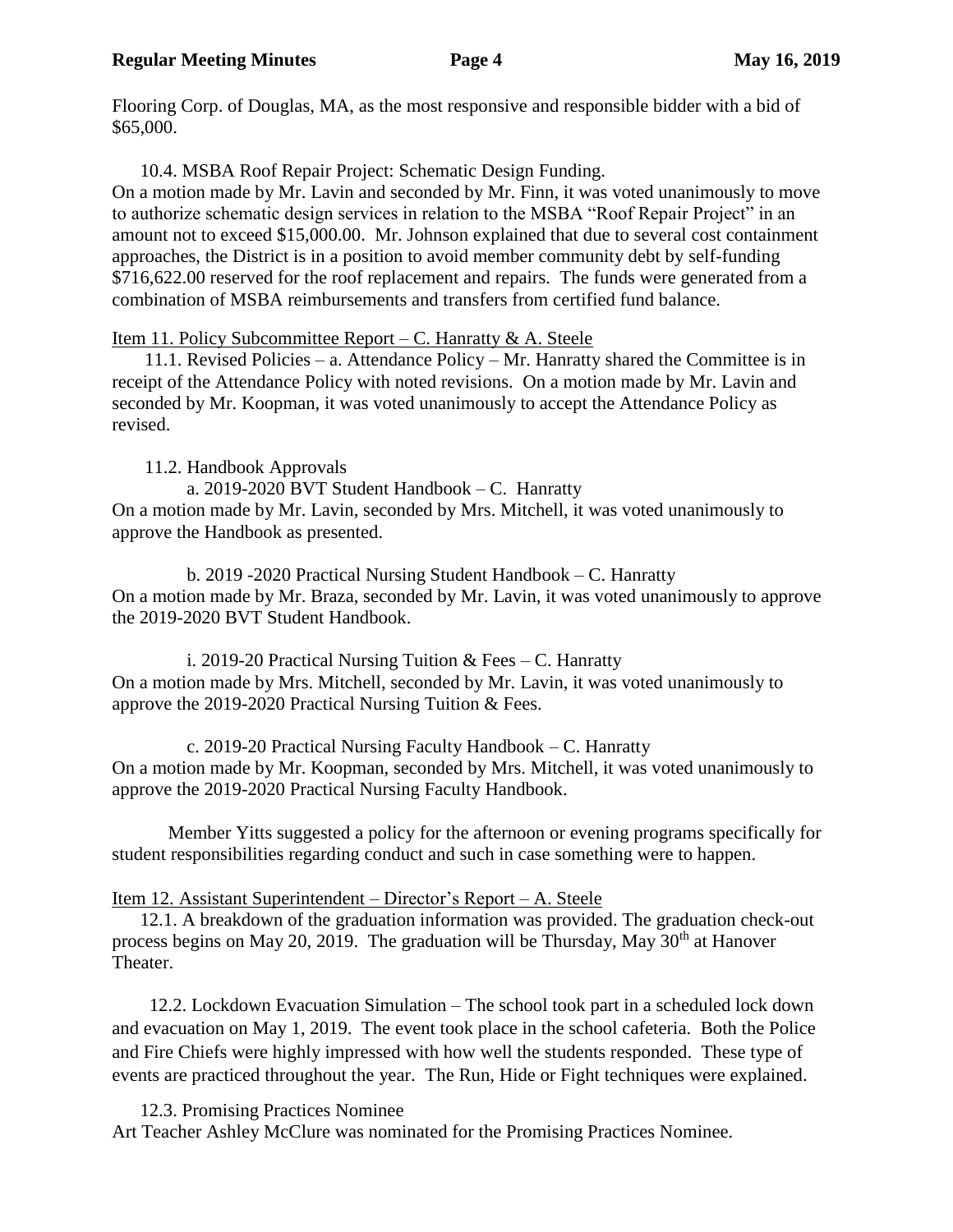12.4. Faculty & Nurses Appreciation Day: 05/08/19 The Faculty & Nurses Appreciation Day was held on May 8, 2019. The theme of the day was Super Hero's. The students wrote notes about the faculty which were displayed throughout the cafeteria.

#### 12.5. Report on Jr./Sr. Prom: 5/11/19

The Jr./Sr. prom was held on Saturday, May 11, 2019 at the DCU Center. There were over 600 students that attended. The event was successful and there were no issues or problems.

12.6. MACC Scholarship Night Report: The Annual Scholarship night is happening on Thursday May 16, 2019. Mrs. Ruzanski will be attending this event as the faculty representative. This is sponsored through the Milford Area Chamber of Commerce. There will be local legislatures at this event.

#### 12.7. Out-of-State Trip

On a motion made by Mr. Lavin seconded by Mrs. Mitchell, it was voted to approve the Real Bodies Exhibit Trip at Connecticut Science Center on June 13, 2019.

#### Item 13. Budget Report – J. Lavin

13.1. Finance Committee Presentations/Meetings:

Dr. Fitzpatrick presented the BVT budget to the Sutton Finance Committee on April 22, 2019. There was also a meeting on April 23, 2019 in the Town of Uxbridge. This meeting was a public hearing meeting with the Finance Committee and Board of Selectmen and the outgoing Town Manager. The Finance Committee sought an update regarding transitional projects initiated by their former Fire Chief which the District subsequently resolved.

13.2. Annual Town Meeting Status Report

The Committee was presented with an Annual Town Meeting Report status sheet. To date, eight towns have voted to support the budget.

13.3. Annual Town Meeting Actions:

The following is a breakdown of the town actions.

- a. Upton 5/2/19 D. Bartlett Unanimously Approved
- b. Mendon 5/3/19 D. Braun –Unanimously Approved
- c. Douglas 5/6/19 J. Lavin Unanimously Approved
- d. Millbury  $5/7/19 C$ . Hanratty- Unanimously Approved
- e. Northbridge 5/7/19 J. Koopman- Unanimously Approved
- f. Grafton 5/13/19 A. Yitts Unanimously Approved
- g. Millville 5/13/19 G. Finn Unanimously Approved
- h. Sutton 5/13/19 J. Mitchell Unanimously Approved

It is expected when the Town of Milford and the Town of Hopedale vote, the nine towns needed to support the budget will be secured.

#### Item 14. Superintendent-Director's Report – M. Fitzpatrick

14.1. Practical Nursing Program Review Approval Status

The members are in receipt of a letter dated April 9, 2019 from The Commonwealth of Massachusetts Executive Office of Health and Human Services Department of Public Health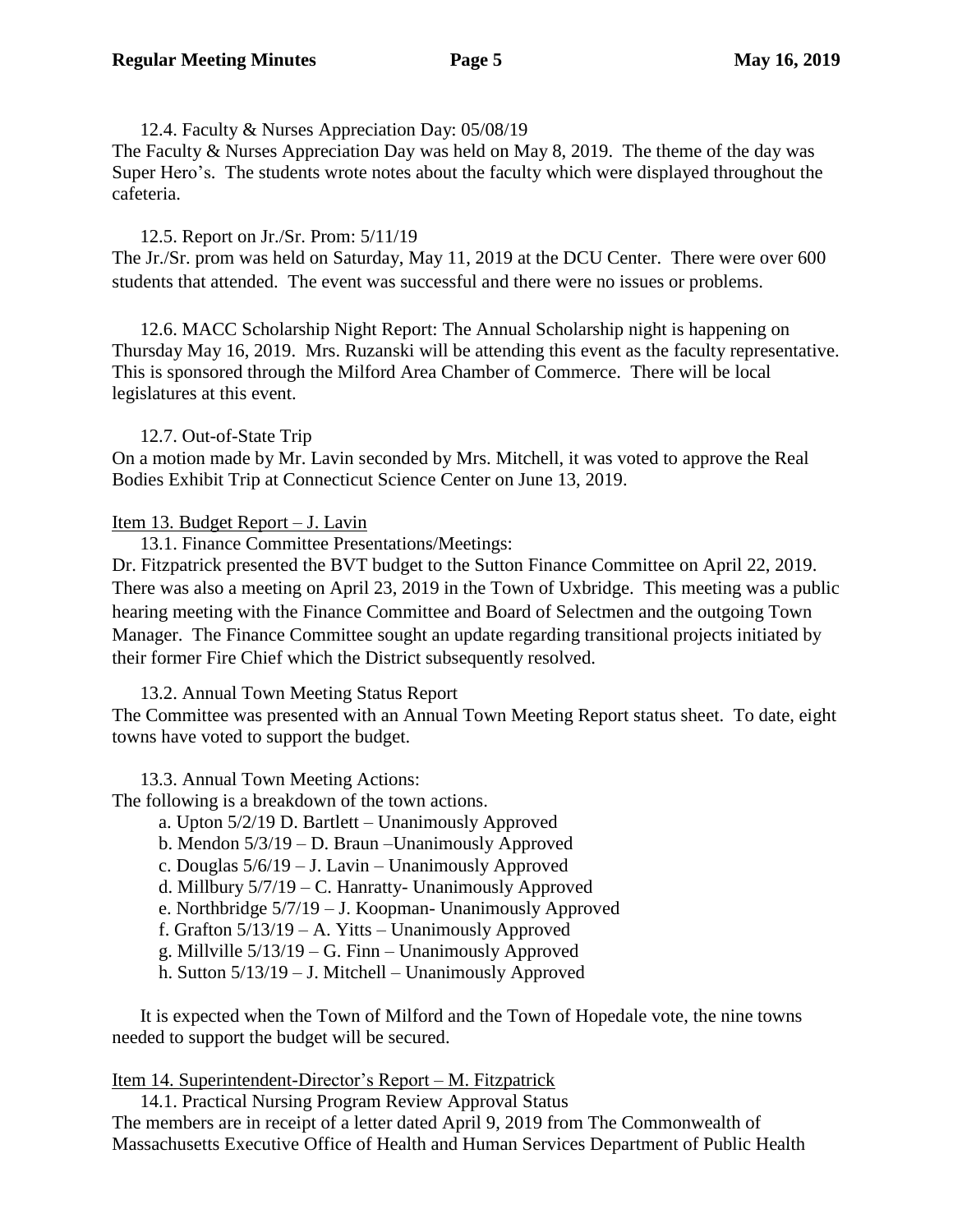Bureau of Health Professions Licensure of Board of Registration in Nursing. The letter informed the school that a review of the Blackstone Valley Regional Vocational Technical School Practical Nursing Program maintains full approval status. This program is in compliance with 244 CMR 6.04: Standards for Nursing Education Program Approval.

### 14.2. State House Recognition: 04/23/19

The BVT Football Coaches and football team went to the State house on April 23, 2019 to receive their proclamation. The BVT students and coaches were provided a historical tour and were brought into the Senate chambers. Lunch was also provided.

### 14.3. Visitors

a. Milford Rotary Club: 04/30/19

Dr. Fitzpatrick met with the Milford Rotary Club on April 30, 2019 and presented budget information to about 20 members. The revenue streams were highlighted.

# 14.4. Life Flight Zone Landing at BVT: 04/25/19

The members were provided with an article from the Milford Daily News which informed them that a construction worker was injured in a fall from a two-story house in Upton and needed to be Life Flighted from BVT. The school was thanked for assisting in this emergency. The school has been used in the past for a landing zone.

### 14.5. Superintendent Goals for Review with Action

The members were provided with a document which contained the Superintendent's FY2019 Goals. They were broken down into the standards/goals, Ranking, Measurement Indicators, and Evidence of Attainment. The Superintendent's goals will be reviewed further at the June 20, 2019 meeting. Mr. Hall commented on Goal #2 in relation to the 250 hours of professional development training. There should be a modification in the goal design. There is only one new goal which is Goal #9. Mr. Finn would like a copy of Goal #5 regarding agreements.

# 14.6. Notification of Resignation

a. Notification of Resignation letter dated May 6, 2019 from Kaitlin Masso effective the last day of the 2018-2019 school year was received and accepted.

b. Notification of Resignation letter dated May 13, 2019 from Aaron Booker effective June 21, 2019 was received and accepted.

# Item 15. New Business

Mr. Finn informed the Committee that the Town of Millville has a new Town Administrator, Peter Caruso. Mr. Finn was on the Search Committee. There were 19 candidates who applied for position. He will be invited to meet Dr. Fitzpatrick in the near future.

Mr. Yitts asked if, given our lengthy student applicant waitlist, we could once again reach out to the District towns to see if they would be receptive to the 3.5 million dollar expansion requested several years back. This expansion would allow us to take more students, add approximately 300 seats, and potentially add two additional shops. Mr. Finn asked if there is a footprint of the building to see if we can revamp some portion of the building to accommodate Veterinary Services. Dr. Fitzpatrick noted that the school leadership team could look at this. Dr. Fitzpatrick spoke with the State Agent for Veterinary Services and the gentleman has agreed to come out to shape the proposal.